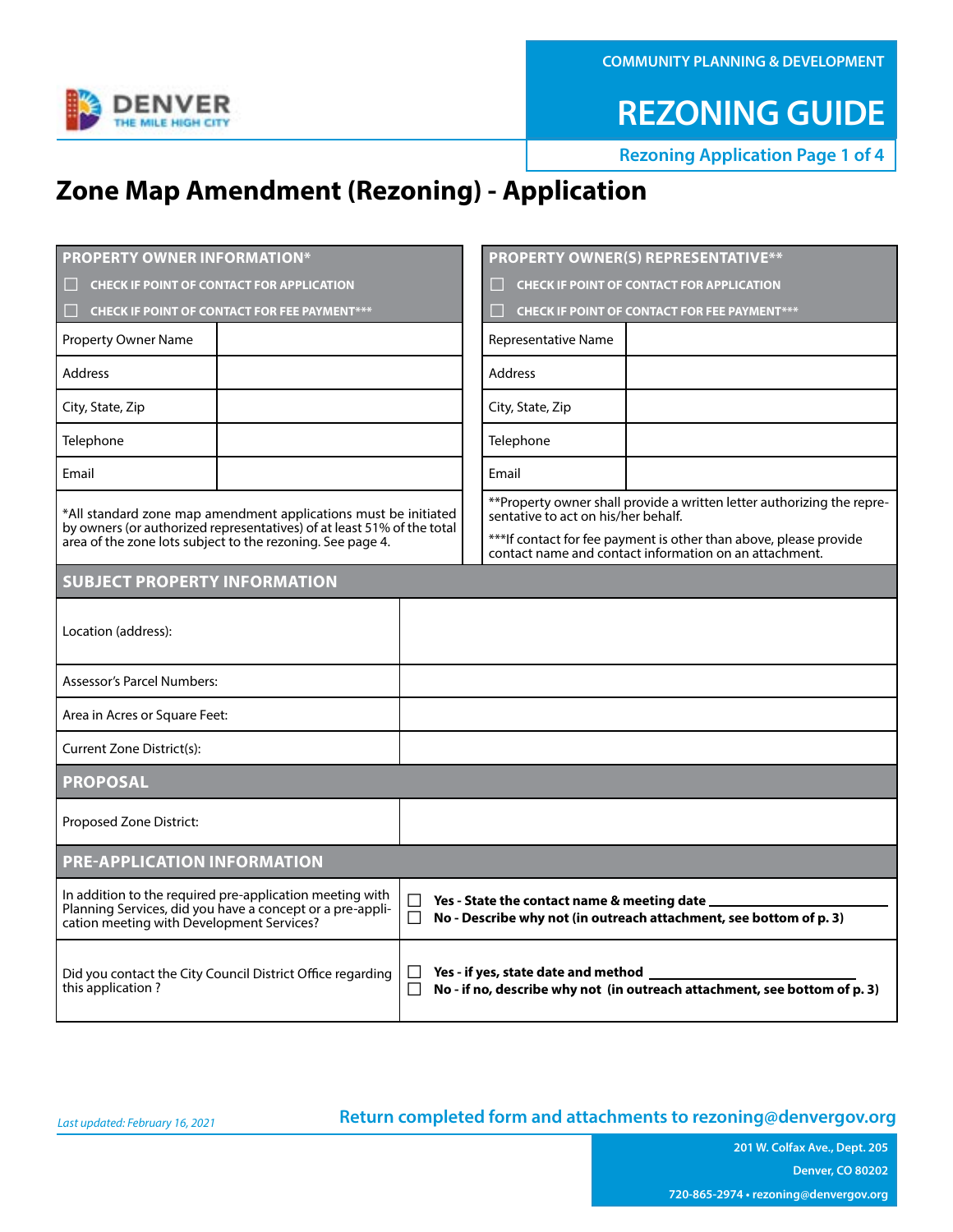

# **REZONING GUIDE**

**Rezoning Application Page 2 of 4** 

|                                                                                                                                                                                                                                                                                                                                                   | <b>REZONING REVIEW CRITERIA (ACKNOWLEDGE EACH SECTION)</b>                                                                                                                                                                                                                                                                                                                                                                                                                                                                                                                                                                                                                                                                                                                                                                                                                                                                                          |  |  |  |  |
|---------------------------------------------------------------------------------------------------------------------------------------------------------------------------------------------------------------------------------------------------------------------------------------------------------------------------------------------------|-----------------------------------------------------------------------------------------------------------------------------------------------------------------------------------------------------------------------------------------------------------------------------------------------------------------------------------------------------------------------------------------------------------------------------------------------------------------------------------------------------------------------------------------------------------------------------------------------------------------------------------------------------------------------------------------------------------------------------------------------------------------------------------------------------------------------------------------------------------------------------------------------------------------------------------------------------|--|--|--|--|
|                                                                                                                                                                                                                                                                                                                                                   | Consistency with Adopted Plans: The proposed official map amendment is consistent with the City's<br>adopted plans, or the proposed rezoning is necessary to provide land for a community need that was<br>not anticipated at the time of adoption of the City's Plan.                                                                                                                                                                                                                                                                                                                                                                                                                                                                                                                                                                                                                                                                              |  |  |  |  |
| General Review Criteria<br>DZC Sec. 12.4.10.7.A<br>Check box to affirm and<br>include sections in the<br>review criteria narrative<br>attachment                                                                                                                                                                                                  | Please provide a review criteria narrative attachment describing how the requested zone district is consistent with the<br>policies and recommendations found in each of the adopted plans below. Each plan should have its' own subsection.                                                                                                                                                                                                                                                                                                                                                                                                                                                                                                                                                                                                                                                                                                        |  |  |  |  |
|                                                                                                                                                                                                                                                                                                                                                   | 1. Denver Comprehensive Plan 2040                                                                                                                                                                                                                                                                                                                                                                                                                                                                                                                                                                                                                                                                                                                                                                                                                                                                                                                   |  |  |  |  |
|                                                                                                                                                                                                                                                                                                                                                   | In this section of the attachment, describe how the proposed map amendment is consistent with Denver<br>Comprehensive Plan 2040's a) equity goals, b) climate goals, and c) any other applicable goals/strategies.                                                                                                                                                                                                                                                                                                                                                                                                                                                                                                                                                                                                                                                                                                                                  |  |  |  |  |
|                                                                                                                                                                                                                                                                                                                                                   | 2. Blueprint Denver<br>In this section of the attachment, describe how the proposed map amendment is consistent with: a) the neighborhood<br>context, b) the future place type, c) the growth strategy, d) adjacent street types, e) plan policies and strategies, and f)<br>equity concepts contained in <b>Blueprint Denver</b> .                                                                                                                                                                                                                                                                                                                                                                                                                                                                                                                                                                                                                 |  |  |  |  |
|                                                                                                                                                                                                                                                                                                                                                   | 3. Neighborhood/ Small Area Plan and Other Plans (List all from pre-application meeting, if applicable):                                                                                                                                                                                                                                                                                                                                                                                                                                                                                                                                                                                                                                                                                                                                                                                                                                            |  |  |  |  |
| <b>General Review Criteria:</b><br>DZC Sec. 12.4.10.7. B & C<br>Check boxes to the right<br>to affirm and include<br>a section in the review<br>criteria for Public Health,<br>Safety and General<br>Welfare narrative attach-<br>ment.                                                                                                           | П<br>Uniformity of District Regulations and Restrictions: The proposed official map amendment results in<br>regulations and restrictions that are uniform for each kind of building throughout each district having<br>the same classification and bearing the same symbol or designation on the official map, but the regula-<br>tions in one district may differ from those in other districts.                                                                                                                                                                                                                                                                                                                                                                                                                                                                                                                                                   |  |  |  |  |
|                                                                                                                                                                                                                                                                                                                                                   | $\vert \ \ \vert$<br>Public Health, Safety and General Welfare: The proposed official map amendment furthers the public<br>health, safety, and general welfare of the City.                                                                                                                                                                                                                                                                                                                                                                                                                                                                                                                                                                                                                                                                                                                                                                         |  |  |  |  |
|                                                                                                                                                                                                                                                                                                                                                   | In the review criteria narrative attachment, please provide an additional section describing <b>how</b> the requested rezoning<br>furthers the public health, safety and general welfare of the City.                                                                                                                                                                                                                                                                                                                                                                                                                                                                                                                                                                                                                                                                                                                                               |  |  |  |  |
|                                                                                                                                                                                                                                                                                                                                                   | Justifying Circumstances - One of the following circumstances exists:                                                                                                                                                                                                                                                                                                                                                                                                                                                                                                                                                                                                                                                                                                                                                                                                                                                                               |  |  |  |  |
| Review Criteria for Non-<br>Legislative Rezonings:<br>DZC Sec. 12.4.10.8<br>For Justifying Circum-<br>stances, check box and<br>include a section in the<br>review criteria narrative<br>attachment.<br>For Neighborhood<br>Context, Purpose and<br>Intent, check box and<br>include a section in the<br>review criteria narrative<br>attachment. | The existing zoning of the land was the result of an error;<br>The existing zoning of the land was based on a mistake of fact;<br>The existing zoning of the land failed to take into account the constraints of development created by the<br>natural characteristics of the land, including, but not limited to, steep slopes, floodplain, unstable soils, and<br>inadequate drainage;<br>Since the date of the approval of the existing Zone District, there has been a change to such a degree that the<br>$\mathsf{L}$<br>proposed rezoning is in the public interest. Such change may include:<br>a. Changed or changing conditions in a particular area, or in the city generally; or,<br>b. A City adopted plan; or<br>c. That the City adopted the Denver Zoning Code and the property retained Former Chapter 59 zoning.<br>It is in the public interest to encourage a departure from the existing zoning through application of supple- |  |  |  |  |
|                                                                                                                                                                                                                                                                                                                                                   | mental zoning regulations that are consistent with the intent and purpose of, and meet the specific criteria<br>stated in, Article 9, Division 9.4 (overlay Zone Districts) of this Code.                                                                                                                                                                                                                                                                                                                                                                                                                                                                                                                                                                                                                                                                                                                                                           |  |  |  |  |
|                                                                                                                                                                                                                                                                                                                                                   | In the review criteria narrative attachment, please provide an additional section describing the selected justifying<br>circumstance. If the changing conditions circumstance is selected, describe changes since the site was last zoned.<br>Contact your pre-application case manager if you have questions.                                                                                                                                                                                                                                                                                                                                                                                                                                                                                                                                                                                                                                      |  |  |  |  |
|                                                                                                                                                                                                                                                                                                                                                   | The proposed official map amendment is consistent with the description of the applicable neighbor-<br>ப<br>hood context, and with the stated purpose and intent of the proposed Zone District.                                                                                                                                                                                                                                                                                                                                                                                                                                                                                                                                                                                                                                                                                                                                                      |  |  |  |  |
|                                                                                                                                                                                                                                                                                                                                                   | In the review criteria narrative attachment, please provide a separate section describing <b>how</b> the rezoning aligns with<br>a) the proposed district neighborhood context description, b) the general purpose statement, and c) the specific intent<br>statement found in the Denver Zoning Code.                                                                                                                                                                                                                                                                                                                                                                                                                                                                                                                                                                                                                                              |  |  |  |  |
| Last updated: February 16, 2021                                                                                                                                                                                                                                                                                                                   | Return completed form and attachments to rezoning@denvergov.org                                                                                                                                                                                                                                                                                                                                                                                                                                                                                                                                                                                                                                                                                                                                                                                                                                                                                     |  |  |  |  |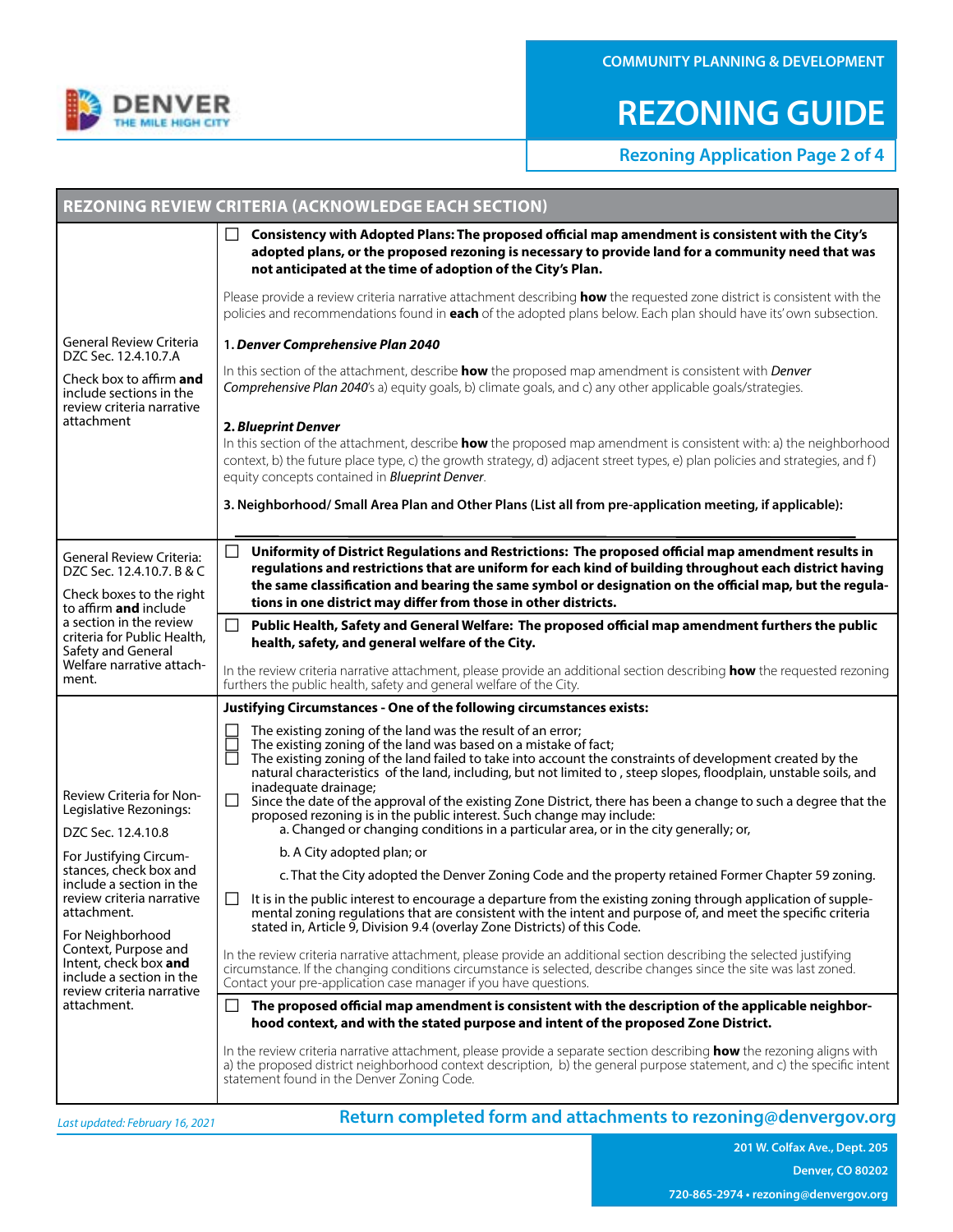

**COMMUNITY PLANNING & DEVELOPMENT**

# **REZONING GUIDE**

**Rezoning Application Page 3 of 4** 

#### **REQUIRED ATTACHMENTS**

Please check boxes below to affirm the following **required** attachments are submitted with this rezoning application:

- □ Legal Description of subject property(s). **Submit as a separate Microsoft Word document.** View guidelines at: https://www.denvergov. [org/content/denvergov/en/transportation-infrastructure/programs-services/right-of-way-survey/guidelines-for-land-descriptions.html](https://www.denvergov.org/content/denvergov/en/transportation-infrastructure/programs-services/right-of-way-survey/guidelines-for-land-descriptions.html)
- $\Box$  Proof of ownership document for each property owner signing the application, such as (a) Assessor's Record, (b) Warranty deed, or (c) Title policy or commitment dated no earlier than 60 days prior to application date. If the owner is a corporate entity, proof of authorization for an individual to sign on behalf of the organization is required. This can include board resolutions authorizing the signer, bylaws, a Statement of Authority, or other legal documents as approved by the City Attorney's Office.

 $\Box$  Review Criteria Narratives. See page 2 for details.

#### **ADDITIONAL ATTACHMENTS (IF APPLICABLE)**

Additional information may be needed and/or required. Please check boxes below identifying additional attachments provided with this application.

- **Written narrative explaining reason for the request (optional)**
- □ Outreach documentation attachment(s). Please describe any community outreach to City Council district office(s), Registered Neighborhood Organizations (RNOs) and surrounding neighbors. If outreach was via email- please include email chain. If the outreach was conducted by telephone or meeting, please include contact date(s), names and a description of feedback received. If you have not reached out to the City Council district office, please explain why not. (optional - encouraged)
- □ **Letters of Support.** If surrounding neighbors or community members have provided letters in support of the rezoning request, please include them with the application as an attachment (optional).

□ **Written Authorization to Represent Property Owner(s)** (if applicable)

□ **Individual Authorization to Sign on Behalf of a Corporate Entity** (e.g. if the deed of the subject property lists a corporate entity such as an LLC as the owner, this is document is required.)

□ **Other Attachments.** Please describe below.

#### **Return completed form and attachments to [rezoning@denvergov.org](mailto:rezoning%40denvergov.org?subject=)**